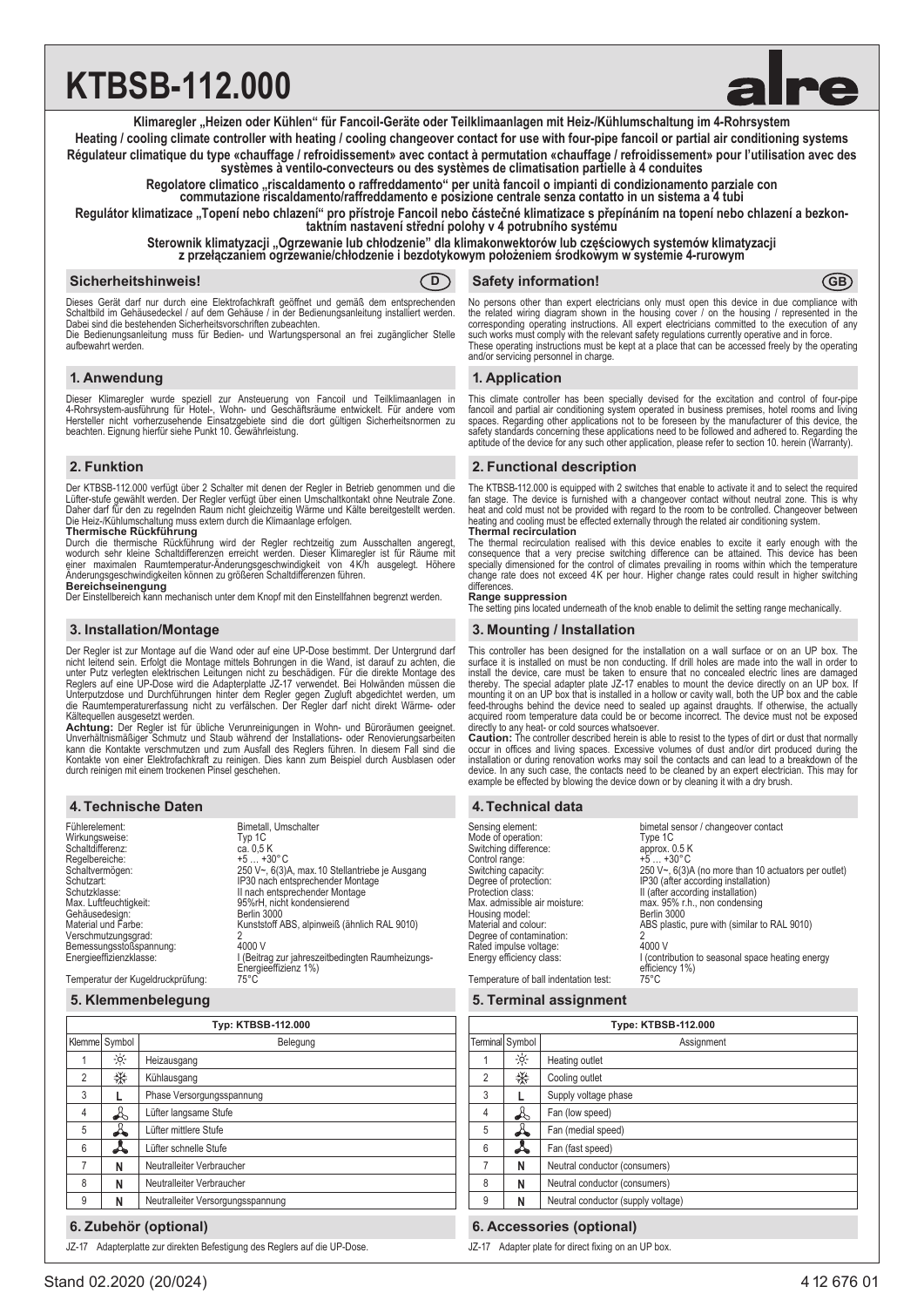#### **Consigne de sécurité! F**



Uniquement des personnes qualifiées en matière d'électricité doivent ouvrir ce dispositif en<br>conformité avec le schéma des connexions imprimé sur le boîtier ou apposé à celui-ci ou bien représenté dans les notices d'instructions correspondantes. Tous électriciens spécialisés chargés de l'exécution de tels travaux doivent se conformer aux prescriptions de sécurité actuellement en vigueur s'y rapportant. Les instructions de service sont à garder à un lieu librement accessible pour les personnels de

service et d'entretien.

#### **1. Application**

Ce régulateur climatique a été spécialement conçu pour l'excitation et le contrôle de systèmes à ventilo-convecteurs ou des système de climatisation partielle à quatre conduites utilisés dans des locaux à usage commercial, des salles d'hôtel et dans des habitations. Concernant des autres applications pas à prévoir par le fabricant de ce dispositif, les standards de sécurité se rapportant<br>à ces applications sont à respecter. En ce qui concerne l'aptitude ou l'approbation du dispositif<br>pour des telles applic chapitre 10. (Garantie) dans cette notice d'instructions.

#### **2. Fonctionnement**

Le KTBSB-112.000 est muni de 2 interrupteurs qui permettent de l'activer et de sélectionner les fonctions du ventilateur requises. Le dispositif est doté d'un contact à permutation sans zone neutre. C'est pourquoi la chaleur et le froid ne doivent pas être délivrés simultanément dans la salle ou pièce à régler. La commutation entre chauffage et refroidissement doit être effectuée de l'extérieur par le système de climatisation correspondant.

#### **Recirculation thermique**

La recirculation thermique réalisée avec ce dispositif permet de l'exciter assez longtemps à l'avance pour pouvoir atteindre un différentiel très précis. Ce dispositif a été spécialement dimensionné pour le contrôle de températures ambiantes qui prédominent dans des salles ou<br>pièces dans lesquelles le taux de changement de la température ne dépasse pas une valeur de<br>4K par heure. Des taux de changement plu également plus élevés.

**Resserrage de domaine**<br>La plage de réglage peut être limitée mécaniquement au moyen des éléments mobiles d'ajustage qui se trouvent en dessous du bouton de réglage.

#### **3. Installation**

Le dispositif est prévu pour l'installation murale ou pour l'installation sur une boîte encastrée. La surface utilisée pour son installation ne doit pas être conductrice. Lorsque le dispositif est installé en perçant des trous dans le mur, il faut veiller à ce que pas de lignes électriques encastrées ne soient endommagées lors de ceci. L'utilisation de la plaque adaptateur spéciale JZ-17 permet le montage direct sur une boîte encastrée. Lorsque le dispositif est monté sur une boîte encastrée qui a été installé dans un mur creux, il faudrait que la boîte de même que les passes-câbles en arrière du dispositif soient rendus étanches contre des courants d'air. Car sinon, la valeur de la température actuellement détectée pourrait être ou bien devenir incorrecte. Le dispositif ne doit

être exposé à aucunes sources de chaleur ou de froid telles qu'elles soient. **Attention:** le régulateur décrit dans cette notice d'instruction ne peut résister qu'à des types de crasses ou de poussières qui se produisent habituellement dans des bureaux ou des habitations. Des encrassages ou des volumes de poussière plus importants se produisant durant des travaux d''installation et/ou de la mise en neuf peuvent salir les contacts et provoquer une panne du régulateur. Dans un tel cas, il faut que les contacts soient nettoyés par un électricien spécialiste. Le nettoyage peut, par exemple, être effectué en soufflant ou par moyen d'une brosse.

#### **4. Caractéristiques techniques**

| Capteur:                              | bilame / contact à permutation                                             |
|---------------------------------------|----------------------------------------------------------------------------|
| Mode de fonctionnement:               | type 1C                                                                    |
| Différentiel:                         | env. 0.5 K                                                                 |
| Plage de réglage:                     | $+5+30$ °C                                                                 |
| Pouvoir de coupure:                   | 250 V~, 6(3)A (max. 10 actionneurs par sortie)                             |
| Type de protection:                   | IP30 (après installation correspondante)                                   |
| Indice de protection:                 | Il (après installation correspondante)                                     |
| Humidité de l'aire admissible:        | max. 95% r.h., non condensant                                              |
| Modèle du boîtier:                    | Berlin 3000                                                                |
| Matériau et couleur:                  | en plastique (ABS), blanc pur (pareil à RAL 9010)                          |
| Degré de pollution:                   |                                                                            |
| Tension nominale d'impulsion:         | 4000 V                                                                     |
| Classe d'efficacité énergétique :     | I (contributtion à l'efficacité énergétique du chauffage<br>saisonnier 1%) |
| Tours facture als Decent de billeurs. | 7000                                                                       |

Température de l'essai de billage: 75°C

#### **5. Occupation des bornes**

| Type: KTBSB-112.000 |         |                                            |
|---------------------|---------|--------------------------------------------|
| Borne               | Symbole | Occupation                                 |
|                     | ÷ò.     | Sortie de chauffage                        |
| $\overline{2}$      | ₩       | Sortie de refroidissement                  |
| 3                   |         | Phase de la tension d'alimentation         |
| $\overline{4}$      | I       | Ventilateur (vitesse faible)               |
| 5                   | d.      | Ventilateur (vitesse moyenne)              |
| 6                   | Å       | Ventilateur (vitesse élevée)               |
| 7                   | N       | Conducteur neutre (consommateurs)          |
| 8                   | N       | Conducteur neutre (consommateurs)          |
| 9                   | N       | Conducteur neutre (tension d'alimentation) |

 **6. Accessoires (facultatif)**

JZ-17 Plaque adaptateur pour le montage direct sur une boîte encastrée

#### **Informazioni per la sicurezza!**  $\sqrt{1}$

Questo apparecchio può essere aperto solo da un elettricista qualificato e installato secondo lo<br>schema elettrico corrispondente nel coperchio dell'alloggiamento / sull'alloggiamento / nelle

istruzioni d'uso. Devono essere rispettate le norme di sicurezza presenti. Le istruzioni per l'uso devono essere conservate in un luogo liberamente accessibile al personale addetto all'uso e alla manutenzione.

### **1. Applicazione**

Questo regolatore climatico è stato sviluppato appositamente per il controllo di fancoil e impianti di condizionamento parziale in impianti a 4 tubi per hotel, abitazioni e locali commerciali. Per altri campi di applicazione non prevedibili dal produttore, devono essere rispettate le norme di sicurezza ivi applicabili. Per l'idoneità vedere il punto 10. Garanzia.

#### **2. Funzione**

Il KTBSB-112.000 è dotato di 2 interruttori con i quali si avvia il regolatore e si seleziona la velocità del ventilatore. Il regolatore ha un contatto di commutazione senza zona neutra. Pertanto, il calore e il freddo non devono essere forniti contemporaneamente per il locale da regolare. La commutazione tra riscaldamento e raffreddamento deve essere effettuata esternamente attraverso il relativo impianto di condizionamento.

#### **Ricircolo termico**

Il ricircolo termico stimola il regolatore a spegnersi in tempo, con conseguenti differenze di commutazione molto piccole. Questo regolatore climatico è progettato per ambienti con un tasso massimo di variazione della temperatura ambiente di 4K/h. Velocità di cambiamento più elevate<br>possono portare a maggiori differenze di commutazione.<br>**Limitazione di campo della temperatura** 

Le linguette di regolazione situati sotto la manopola permettono di delimitare meccanicamente il campo di regolazione.

#### **3. Installazione/Montaggio**

Il regolatore è destinato al montaggio a parete o su una scatola da incasso. La superficie su cui è installatonon deve essere conduttiva. Se per il montaggio vengono praticati dei fori nella parete,<br>occorre fare attenzione a non danneggiare le linee elettriche nascoste. La speciale piastra di<br>adattamento JZ-17 permette caso di pareti cave, la presa a muro e i passacavi dietro il regolatore devono essere sigillati contro le correnti d'aria per non falsificare la rilevazione della temperatura ambiente. Il regolatore non deve essere esposto direttamente a fonti di calore o di freddo.

Attenzione: il regolatore è adatto per la normale sporcizia in ambienti abitativi e uffici. Sporcizia<br>e polvere sproporzionate durante i lavori di installazione o di ristrutturazione possono sporcare<br>i contattie causare il elettricista qualificato. Questo può essere fatto, ad esempio, soffiando o pulendo con un pennello a secco.

| 4. Dati tecnici                                                                                                                                                                                                                                                                                                                                      |                                                                                                                                                                                                                                                                                                                                                                                                    |
|------------------------------------------------------------------------------------------------------------------------------------------------------------------------------------------------------------------------------------------------------------------------------------------------------------------------------------------------------|----------------------------------------------------------------------------------------------------------------------------------------------------------------------------------------------------------------------------------------------------------------------------------------------------------------------------------------------------------------------------------------------------|
| Elemento sensore:<br>Modalità operativa:<br>Differenziale di commutazione:<br>Campi di regolazione:<br>Capacità di commutazione:<br>Tipo di protezione:<br>Classe di protezione:<br>Max. umidità:<br>Design dell'alloggiamento:<br>Materiale e colore:<br>Grado di inquinamento:<br>Tensione nominale di tenuta:<br>Classe di efficienza energetica: | bimetallo, commutatore<br>Tipo 1C<br>ca. 0.5 K<br>$+5$ $+30^{\circ}$ C<br>250 V~, 6(3)A, max. 10 attuatori per uscita<br>IP30 dopo il montaggio appropriato<br>Il dopo il montaggio appropriato<br>95%rH, non condensante<br><b>Berlin 3000</b><br>plastica ABS, bianco alpino (simile a RAL 9010)<br>4000 V<br>I (contributo dell'1% di efficienza energetica per il<br>riscaldamento stagionale) |
| Temperatura prova di durezza Brinell:                                                                                                                                                                                                                                                                                                                | $75^{\circ}$ C                                                                                                                                                                                                                                                                                                                                                                                     |

### **5. Occupazione dei morsetti**

| Tipo: KTBSB-112.000 |                  |                                             |  |
|---------------------|------------------|---------------------------------------------|--|
|                     | Morsetto Simbolo | Occupazione                                 |  |
|                     | $\frac{1}{2}$    | Uscita del riscaldamento                    |  |
| $\overline{2}$      | ₩                | Uscita del raffreddamento                   |  |
| 3                   |                  | Fase tensione di alimentazione              |  |
| 4                   | $\frac{1}{2}$    | Ventilatore a bassa velocità                |  |
| 5                   | ┻                | Ventilatore a media velocità                |  |
| 6                   | Å                | Ventolatore a rapida velocità               |  |
| $\overline{7}$      | N                | Conduttore neutro consumatori               |  |
| 8                   | N                | Conduttore neutro consumatori               |  |
| 9                   | N                | Conduttore neutro tensione di alimentazione |  |

#### **6. Accessori (opzionale)**

JZ-17 Piastra di adattamento per il montaggio diretto del regolatore sulla scatola da incasso.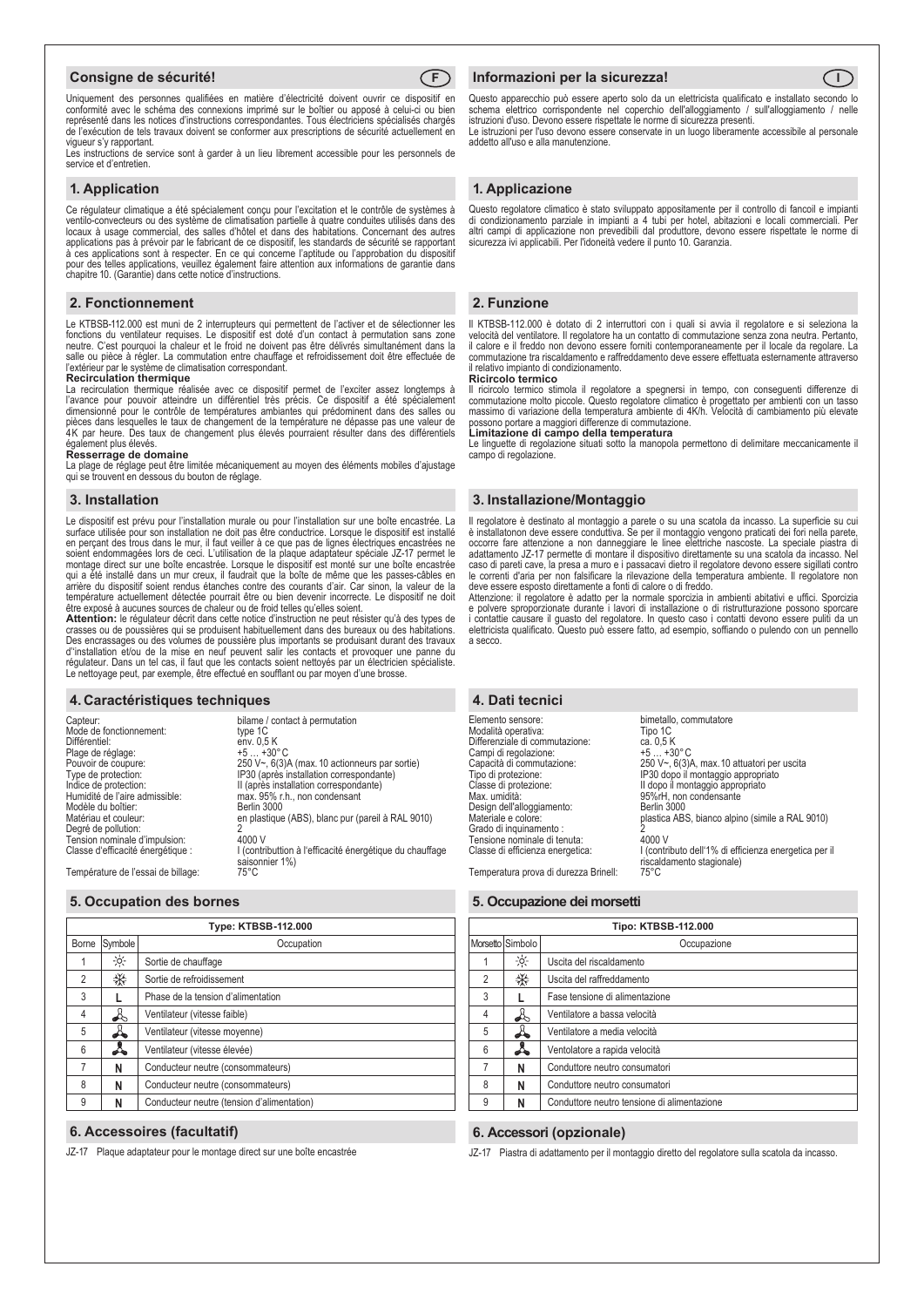### **Bezpečnostní pokyny! CZ**



Tento přístroj může otevírat a instalovat v souladu s odpovídajícím schématem zapojení na víku přístroje / na krytu / podle návodu k použití pouze elektrotechnický odborník. Přitom musí dodržovat stávající bezpečnostní předpisy. Návod k použití je nutné pro ovládací a servisní personál uchovávat na volně přísstupném místě.

#### **1. Použití**

Tento regulátor klimatizace byl konstruován spediálně pro použití v zařízeních Fancoil a<br>částečných klimatizacích ve 4 potrubních stítch pro hotelové, obytné a obchodní prostory. V<br>ostatních Eignung hierfür siehe Punkt 10

### **2. Funkce**

KTBSB-112.000 disponuje 2 spínači pomocí kterých se regulátory aktivují a nastaví úroveň<br>ventilace. Regulátor má kointakt na přepínání bez neutrální zóny. Proto nelze v tepelně regulované místnosti současně nastavit teplo i chlad. Nastavení tepla nebo chladu je proto nutné provádět pomocí klimatizace. **Termické zpětné vedení**

Termickým zpětným vedením se včas aktivuje vypínání regulátoru, čímž dochází k velmi malým rozdílům ve spínání. Tento regulátor klimatizace je určený pro místnosti s maximální rychlostí změny teploty místnosti 4K/h. Vyšší rychlosti změny mohou způsobit vyšší rozdíly řazení. **Omezení prostoru**

Rozsah nastavení lze omezit mechanicky pomocí otočného regulátoru se symboly nastavení.

### **3. Instalace/montáž**

Regulátor je určen k montáži na zeď nebo do krabice pod omítku Podklad nesmí být vodivý. Provádí-li se montáž pomocí navrtaných otvorů do zdi je třeba dbát na to, aby se nepoškodilo<br>elektrické vedení pod omítkou. Pro přímou montáž regulátoru do krabice pod omítku se použije<br>adaptační deska JZ-17. Duté stěny j

proti průvanu, aby nedocházelo k ovlivnění zjišťování teploty pokoje. Regulátor nesmí být přímo<br>vystaven působením zdrojů tepla nebo zimy.<br>**Pozor:** Regulátor je vhodný pro běžná znečištění v obytných a kancelářských prosto

Il po odpovídající montáži

vytápění místnosti 1%)<br>75°C

Umělá hmota ABS, bílá (podobná jako RAL 9010)

I (příspěvek k energetické účinnosti při sezónním

#### **4. Technické údaje**

Čidlo: Bimetal, přepínač Provozní režim: Typ 1C Rozdíl přepínání:<br>
Rozsah regulace: +5 ... +30°C Rozsah regulace:<br>Možnosti přenínání: Možnosti přepínání:<br>
250 V~, 6(3)A, max. 10, na každý výstup servopohon<br>
250 po odpovídající montáži Druh ochrany:<br>
Třída ochrany:<br>
II po odpovídající montáži Max. vlhkost vzduchu: 95%rH, nekondenzující<br>Design krytu: 96%rH, nekondenzující Design krytu:<br>Materiál a barva: Stupeň znečištění:<br>
Domezovací rázové napětí:<br>
4000 V Domezovací rázové napětí:<br>Energetická třída:

Teplota zkoušky tlaku koule:

#### **5. Obsazení svorek**

| <b>Typ: KTBSB-112.000</b> |                               |                             |
|---------------------------|-------------------------------|-----------------------------|
| Svorka                    | Symbol                        | Obsazení                    |
|                           | $\frac{1}{2}$                 | Výstup topení               |
| $\mathfrak{p}$            | ₩                             | Výstup chlazení             |
| 3                         |                               | Fáze napájecího napětí      |
| $\overline{4}$            | $\mathbb{R}$                  | Ventilátor pomalý stupeň    |
| 5                         | ┻                             | Ventilátor střední stupeň   |
| 6                         | Å<br>Ventilátor rychlý stupeň |                             |
| 7                         | N                             | Neutrální vodič spotřebič   |
| 8                         | N                             | Neutrální vodič spotřebič   |
| 9                         | N                             | Neutrální napájecího napětí |

### **6. Příslušenství (volitelné)**

JZ-17 Deska adaptéru k přímému upevnění regulátoru na krabici pod omítku.

#### **Wskazówka dotycząca bezpieczeństwa! PL**

Niniejsze urządzenie może być otwierane wyłącznie przez wykwalifikowanego elektryka i instalowane zgodnie z odpowiednim schematem połączeń w pokrywie obudowy / na obudowie / w instrukcji obsługi. Należy przestrzegać obowiązujących przepisów bezpieczeństwa. Instrukcja obsługi musi być przechowywana w miejscu łatwo dostępnym dla personelu obsługującego i konserwującego.

#### **1. Zastosowanie**

Ten sterownik klimatyzacji został opracowany specjalnie do sterowania klimakonwektorami<br>i częściowymi systemami klimatyzacji w wersjach 4-rurowych dla obiektów hotelowych,<br>mieszkalnych ibiznesowych.Worzypadku innych, niepr Przydatność, patrz punkt 10. Gwarancja.

#### **2. Zasada działania**

KTBSB-112.000 posiada 2 przełączniki, za pomocą których jest uruchamiany sterownik i jest wybierany stopień wentylatora. Sterownik posiada styk przełączny bez strefy neutralnej. Dlatego też w regulowanym pomieszczeniu nie można jednocześnie zapewniać dopływu ciepła i zimna. Przełączanie ciepło/zimno musi się odbywać zewnętrznie, za pomocą systemu klimatyzacji.

Recyrkulacja termiczna<br>Recyrkulacja termiczna stynuluje sterownik do terminowego wyłączenia, co powoduje bardzo<br>male różnice przełączania. Niniejszy sterownik klimatyzacji jest przeznaczony do pomieszczeń<br>o maksymalnej prę

Zakres nastawczy można ograniczyć mechanicznie pokrętłem ze sztyftami nastawczymi. Le linguette di regolazione situati sotto la manopola permettono di delimitare meccanicamente il campo di regolazione.

#### **3. Instalacja/montaż**

Sterownik jest przeznaczony do montażu na ścianie lub na puszce podtynkowej. Podłoże nie<br>może być przewodzące. Jeżeli instalacja jest wykonywana za pomocą otworów w ścianie,<br>należy zwracać uwagę, aby nie uszkodzić przewodó JZ-17. Przy ścianach szczelinowych puszka podtynkowa i przepusty za sterownikiem muszą<br>być uszczelnione przed przeciągami, aby nie dopuścić do sfałszowania zapisu temperatury<br>pomieszczenia. Sterownikanie możnanarażaćna bez **Uwaga:** Sterownik nadaje się do normalnych zanieczyszczeń w pomieszczeniach mieszkalnych i biurowych. Nieproporcjonalne zabrudzenia i kurz podczas prac instalacyjnych lub remontowych mogą zabrudzić styki i prowadzić do awarii sterownika. W takim przypadku styki muszą zostać wyczyszczone przez wykwalifikowanego elektryka. W tym celu można przykładowo przedmuchać sterownik lub wyczyścić go suchym pędzlem.

#### **4. Dane techniczne**

| Element czujnikowy:                            | Bimetal, przełącznik                                                         |
|------------------------------------------------|------------------------------------------------------------------------------|
| Tryb działania:                                | Typu 1C                                                                      |
| Różnica przełączania:                          | ok. 0,5 K                                                                    |
| Zakresy regulacji:                             | $+5+30$ °C                                                                   |
| Zdolność łaczenia:                             | 250 V~, 6(3)A, maks. 10 organów wykonawczych<br>na wyjście                   |
| Stopień ochrony:                               | IP30 po odpowiednim montażu                                                  |
| Klasa ochrony:                                 | Il po odpowiednim montażu                                                    |
| Maks. wilgotność powietrza:                    | 95% względnej wilgotności powietrza, bez                                     |
|                                                | skondensowania                                                               |
| Konstrukcja obudowy:                           | <b>Berlin 3000</b>                                                           |
| Materiał i kolor:                              | Tworzywo sztuczne ABS, biały alpejski                                        |
|                                                | (podobny do RAL 9010)                                                        |
| Stopień zanieczyszczenia:                      | 2                                                                            |
| Pomiarowe napiecie udarowe:                    | 4000 V                                                                       |
| Klasa efektywności energetycznej:              | I (wkład w efektywność energetyczną sezonowego<br>ogrzewania pomieszczeń 1%) |
| Temperatura kontroli ciśnienia kulkowego: 75°C |                                                                              |
|                                                |                                                                              |

#### **5. Przyporządkowanie zacisków**

| Typ: KTBSB-112.000 |               |                                   |  |
|--------------------|---------------|-----------------------------------|--|
| Zacisk             | Symbol        | Przyporządkowanie                 |  |
|                    | $\frac{1}{2}$ | Wyjście ogrzewania                |  |
| $\overline{2}$     | ⋇             | Wyjście chłodzenia                |  |
| 3                  |               | Faza napiecia zasilania           |  |
| $\overline{4}$     | $\frac{1}{2}$ | Wentylator, poziom wolny          |  |
| 5                  | $\mathbb A$   | Wentylator, poziom średni         |  |
| 6                  | Å             | Wentylator, poziom szybki         |  |
| 7                  | N             | Przewód zerowy odbiornika         |  |
| 8                  | N             | Przewód zerowy odbiornika         |  |
| 9                  | N             | Przewód zerowy napięcia zasilania |  |

#### **6. Akcesoria (opcjonalne)**

JZ-17 Płyta adaptera do bezpośredniego montażu sterownika na puszce podtynkowej.